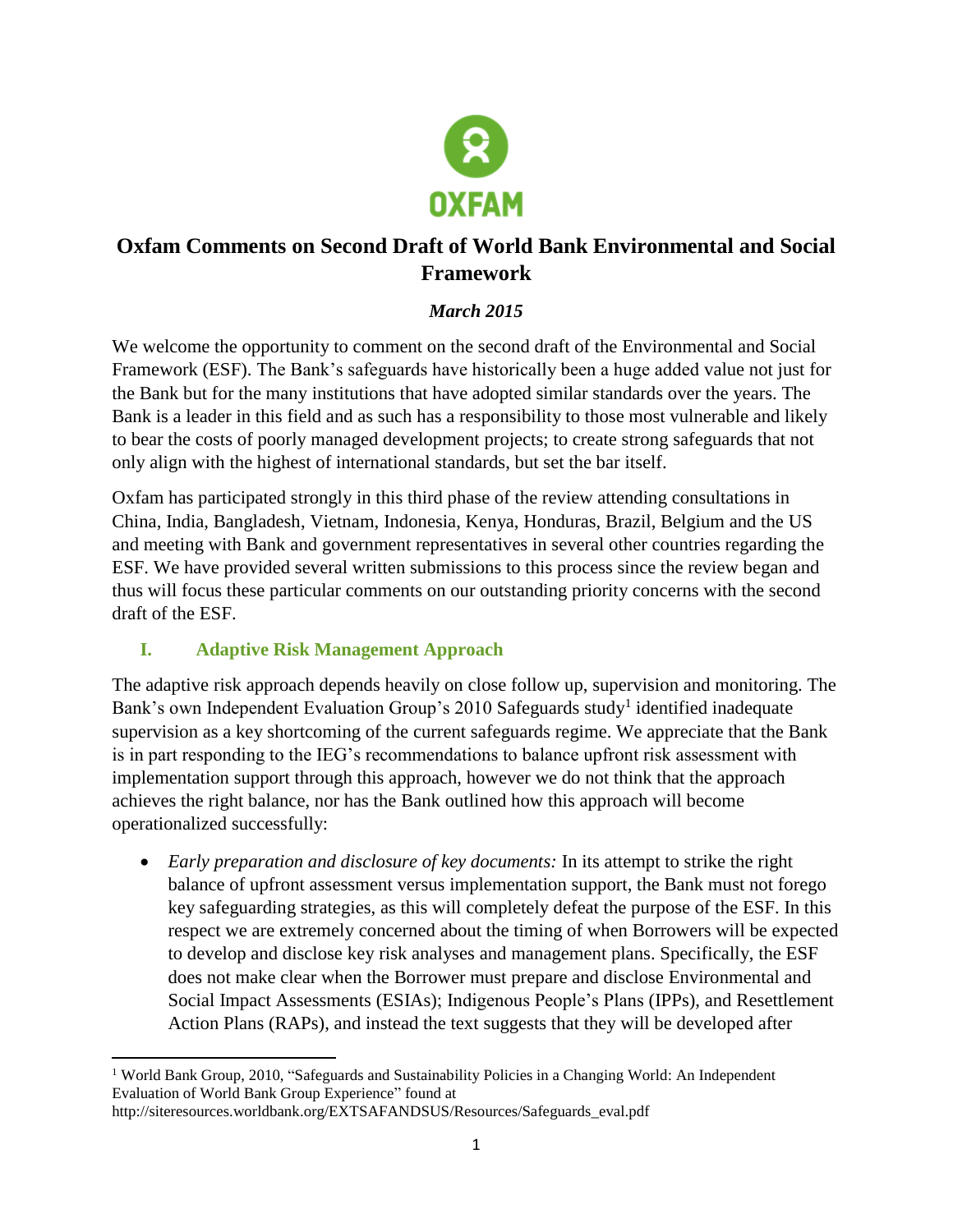Board approval of a project. We see this as a significant weakness of the Bank's proposed ESF and believe that it will severely limit the Bank and Board's ability to properly appraise projects, to account for full costs of projects, and ensure that Environmental and Social Commitment Plans (ESCPs) include the most important steps that Borrowers are expected to fulfill. Critically, it will also mean that project affected people will lose the opportunity to shape key aspects of projects and propose mitigation plans that work for their particular contexts. It is of absolute importance that these drafts and discussions take place before the Board approves a project, as is the case with the current safeguards regime. We recommend that the **ESF clearly state that ESIAs, IPPs and RAPs will be prepared and drafts disclosed and consulted on prior to Board approval.**

- *Resource allocation:* The Bank proposes that the ESF will allocate resources more efficiently by triggering more resources and staff time for higher risk and more complex projects. However, the ESF does not make clear what increased supervision will look like. We suggest that the **Bank further clarify how supervision and resources will be determined and what increased supervision entails.**
- *Incentives:* The current incentives structure of the Bank is not set up for close and longterm follow up of project-level risk mitigation plan implementation. Staff often spend time upfront designing projects and then move on to another project. It is absolutely critical that **the Bank make the structural and incentive changes needed to ensure staff follow up.**
- *Third Party Monitoring*: The Bank references third party monitoring but does not require it. We believe such **independent verification should be required at minimum for high and substantial risk projects, projects involving involuntary resettlement, projects using Borrower frameworks in part or in whole, and in high and substantial risk financial intermediary sub-projects.**
- *ESCP adherence*: The ESF must **make clear the implications of Borrowers failure to fulfill the obligations set out in the ESCP.**
- *ESCP modifications*: Although the ESCP can be modified after Board approval according to the ESF, the Bank must **clarify in which circumstances the ESCP can be modified and to what extent it can be modified before needing to go back to the Board for review and approval.**
- *Upstream Risk Assessment:* Finally, we cannot view risk management in isolation at the project level. By the time a project has reached the project level ESIA, plausible alternatives to addressing the same development priorities are not considered. Rather, risk analysis and mitigation measures are limited to the project already in preparation. Upstream risk assessment is therefore critical and with the development of the Bank's Systematic Country Diagnostic (SCD), we see this process as the most appropriate stage at which to conduct upstream risk *and* opportunity assessment. The SCD should be seen as an opportunity to do country-wide analyses on issues such as land tenure and risks or climate risks and opportunities for example, or do sector-wide risk analyses such as on a country's energy sector. We recommend that such upstream risk assessments take the form of a Strategic Environmental and Social Assessment-type instrument, and that they then be linked directly to the project level, as a reference document for project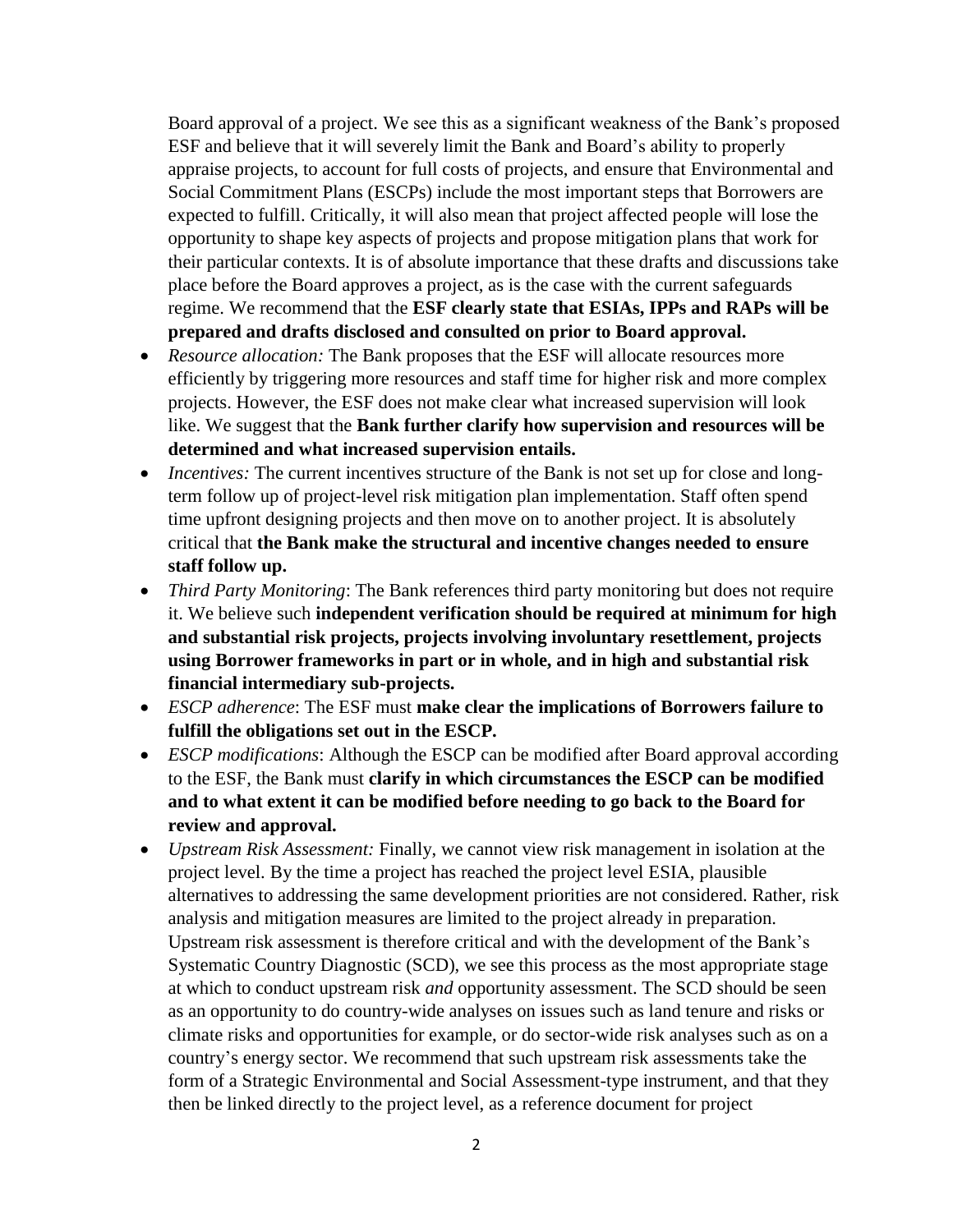identification and risk mitigation and planning. We recommend that **the requirement for upstream risk assessment be made clear in the ESF and that the SCD is referenced as the document in which such upstream analysis should be done.** See [Oxfam's](http://www.bankinformationcenter.org/wp-content/uploads/2015/03/Recommendations-re-SCD-Guidelines-Dec-2015.pdf)  December 2015 joint recommendations for the  $SCD<sup>2</sup>$  for further details.

#### **II. Use of Borrower Frameworks**

 $\overline{\phantom{a}}$ 

Effective development relies on responsible country ownership that is accountable, transparent and empowering of all citizens. Country systems, or Borrower Frameworks, through the use and development of a government's own domestic environmental and social safeguard mechanisms, should be a vehicle towards this end. However, greater clarity is needed in this ESF to ensure that the objectives of country ownership and strengthening of Borrower Frameworks do not inadvertently override the protection of people and the environment. As such there should be a strong and clear methodology for assessing when Borrower Frameworks are adequate to use. In the case of World Bank financed projects, the Borrower's Framework should be measured against the objectives *and* requirements of the Bank's Environmental and Social Standards (ESSs). This assessment must be a consultative process that considers the environmental and social management systems that are in place but also the track record of how they have been implemented. We have previously recommended<sup>3</sup> that the Bank consider using the SCD as an opportunity to conduct a baseline assessment of the Borrower's institutional frameworks and capacity. This could then be built on at the project level. When Borrower Frameworks are used, the Bank must ensure adequate supervision and accountability of environmental and social outcomes. Specifically:

- *Clear threshold for use of Borrower frameworks:* In order to determine if a Borrower's framework is adequate to use in part or in whole, the framework must first be determined to meet a threshold that ensures the same or higher protections as those of the ESF. The ESF's current proposed threshold of "[achieving] objectives materially consistent with the ESSs" is inadequate, given that it obligates the Borrower to achieve material consistency with only the limited ESS objectives, rather than the substantive requirements within each ESS. We strongly recommend that the **threshold be changed to "achieve consistency with the objectives and requirements of the ESSs."**
- *Consistency in policy and practice:* Before agreeing to use the Borrower's framework in part or in whole, the Bank must first ensure that the framework is **consistent with (or more stringent than) the objectives and requirements of the ESSs**. We recommend that the Bank **update OP 4.00 Table A1** to reflect the new ESF and that that the Borrower's framework be assessed against the applicable operational principles in that table. In addition to the framework on paper, the Bank must also **assess the implementing agency's track record, capacity and commitment to social and environmental protection**, including through demonstrated good governance and an enabling environment for citizen engagement.

<sup>&</sup>lt;sup>2</sup> Bank Information Center, Center for International Environmental Law, Oxfam, Dec 2015, "Recommendations for Guidelines for Systematic Country Diagnostic" found at http://www.bankinformationcenter.org/wpcontent/uploads/2015/03/Recommendations-re-SCD-Guidelines-Dec-2015.pdf 3 Ibid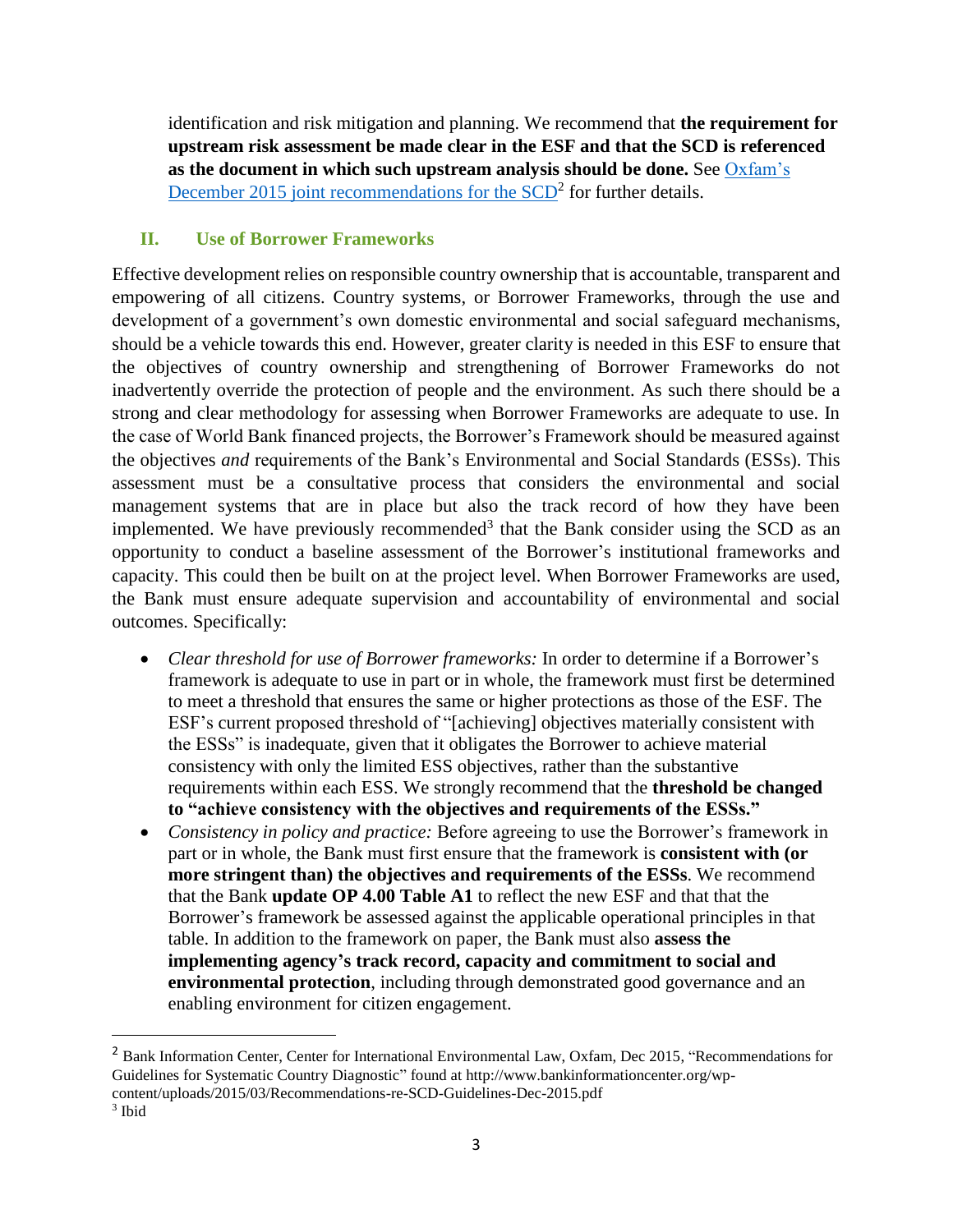- *Consultation and disclosure of assessment:* The draft Borrower framework assessment must be **subject to meaningful citizen consultation and the final assessment must be subject to Board approval. The draft and final assessments must be disclosed** on the Bank's relevant project webpage.
- *Supervision:* When Borrower frameworks are used, in part or in whole, the Bank should **maintain responsibility for the supervision of projects** to at least the same degree as it would if its own ESF were being used**.** The Bank should **routinely and regularly monitor for material changes in Borrower frameworks** or in their implementation capacity, track record and/or commitment that could affect their ability to achieve consistency with the objectives and requirements of the ESSs. The **ESF should require the use of independent third party monitors** when Borrower Frameworks are used to enhance supervision.
- *Access to Inspection Panel:* The ESF should clarify that **communities can access the Bank's Inspection Panel when they believe policies have been violated in a Bankfinanced project, regardless of whose systems have been used** (the Borrower's Framework or the Bank's ESF). In other words, the Bank's accountability mechanism should act as a "safety valve" if country processes fail citizens.
- *Capacity building:* Where a determination is made that the Borrower's framework does not meet the threshold for consistency, the Bank and Borrower may agree on gap-filling measures. We recommend that **those measures be subject to public comment and are completed before the Borrower undertakes the relevant project activities**. As part of its country programming, the Bank should also be prepared to commit time and resources to the **systematic, institutional capacity building of these frameworks** should the Borrower request the support and we recommend that that be built in to the Country Partnership Framework.

#### **III. Financial Intermediaries**

Oxfam has been following the International Finance Corporation's (IFC) financial intermediary portfolio for many years and our experience has shown that there is a high possibility for missing extremely high risks, and that there are many opportunities for improved risk management when it comes to this type of lending. It is critical that the World Bank incorporate the lessons learnt<sup>4</sup> from the IFC's financial intermediary lending into ESS9. It is likely that the IFC will incorporate many of those lessons learnt into the Performance Standards once they are reviewed again, and it would be a huge missed opportunity for the Bank to fall behind. Please refer to Oxfam's 2015 report ["The Suffering of Others"](https://www.oxfam.org/sites/www.oxfam.org/files/file_attachments/ib-suffering-of-others-international-finance-corporation-020415-en.pdf)<sup>5</sup> for detailed examples and recommendations on IFC's risk

Corporation's Lending through Financial Intermediaries" found at

 $\overline{\phantom{a}}$ <sup>4</sup> Those lessons have been documented through CSO reports such as Oxfam International, April 2015, "The Suffering of Others: The Human Cost of the International Finance Corporation's Lending through Financial Intermediaries"; Bretton Woods Project, April 2014, "Follow the Money: The World Bank Group and the use of Financial Intermediaries"; Compliance Advisor Ombudsman, February 2013, "Compliance Audit of IFC's Financial Sector Investments", and the IFC's own Environmental and Social Lessons Learnt Board presentations. <sup>5</sup> Oxfam International, April 2015, "The Suffering of Others: The Human Cost of the International Finance

https://www.oxfam.org/sites/www.oxfam.org/files/file\_attachments/ib-suffering-of-others-international-financecorporation-020415-en.pdf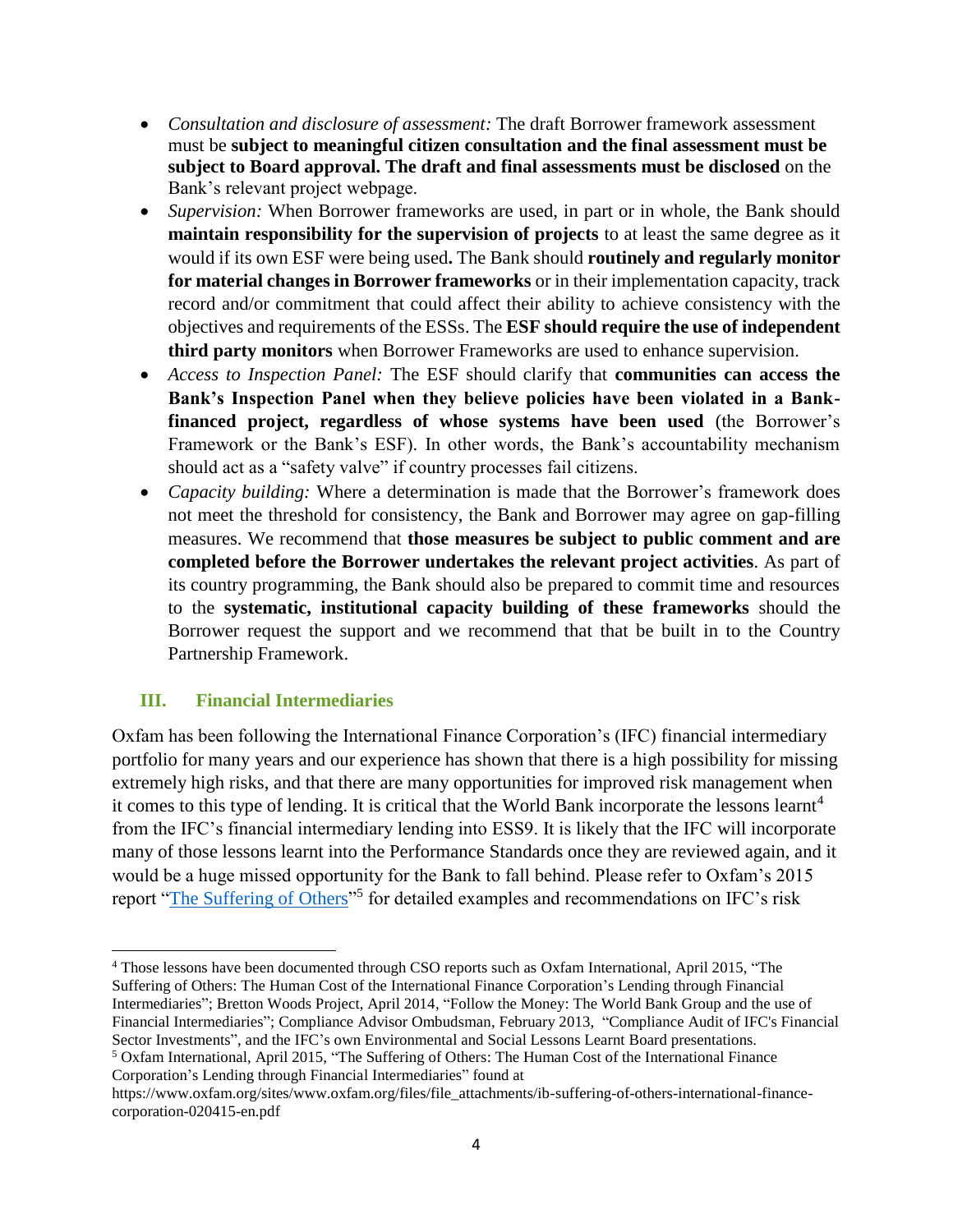management approach in financial intermediary lending. With respect to the World Bank, our specific recommendations are as follows:

- *Expanding criteria for adherence to ESSs:* Currently, ESS9 paragraph 7 states that "the FI will apply the relevant requirements of the ESSs to any FI subproject that involves resettlement (unless the risks or impacts of such resettlement are minor), adverse risks or impacts on Indigenous Peoples or significant risks or impacts on the environment, community health, biodiversity or cultural heritage." By limiting ESS application to these scenarios, the Bank could inadvertently miss applying its standards to incredibly high risk projects where for example there is a major risk of land conflict or human rights abuses. Instead, the **FI should apply the ESSs to all high and substantial risk projects, and all projects that involve resettlement, adverse risks or impacts on Indigenous Peoples or significant risks or impacts on the environment, community health, biodiversity or cultural heritage.**
- *Clarify disclosure requirements*: There is currently no information about the Bank disclosing information about subprojects, only saying that (ESS9, para 18): "The FI will list on its website the link to any environmental and social assessment reports for high risk FI subprojects which it finances." While this is welcomes, we highly recommend that in addition the ESF clarify **that the World Bank will (through the project page) disclose FI subproject information, including project name, location and sector, as well as all environmental and social related documents for high and substantial projects, and FI monitoring reports.**
- *Grievance mechanisms and Inspection Panel:* The ESF must clarify the requirements for the FI to set up a grievance mechanism. Currently ESS9, paragraph 17 states that: "The relevant provisions of ESS10 will be included in the FI's environmental and social procedures."

It should be clarified that **FI must set up a grievance mechanism for at minimum, high and substantial risk sub-projects. It must also be clear that communities affected by FI subprojects can access the Inspection Panel.**

 *Third Party Monitoring:* The Bank does not specify its role in monitoring FI subprojects, or how it will verify information from FI clients about its subprojects. **The Bank must specify its obligation to perform the necessary due diligence of FI subprojects, including site visits to at minimum high and substantial risk projects. The Bank should require the use of independent third party monitors to monitor and verify reports on high and substantial risk FI sub-projects.**

#### **IV. Land and Resettlement**

The link between land tenure security and overcoming poverty is well established and it is essential that the Bank protect and promote secure land tenure through its safeguards. The Bank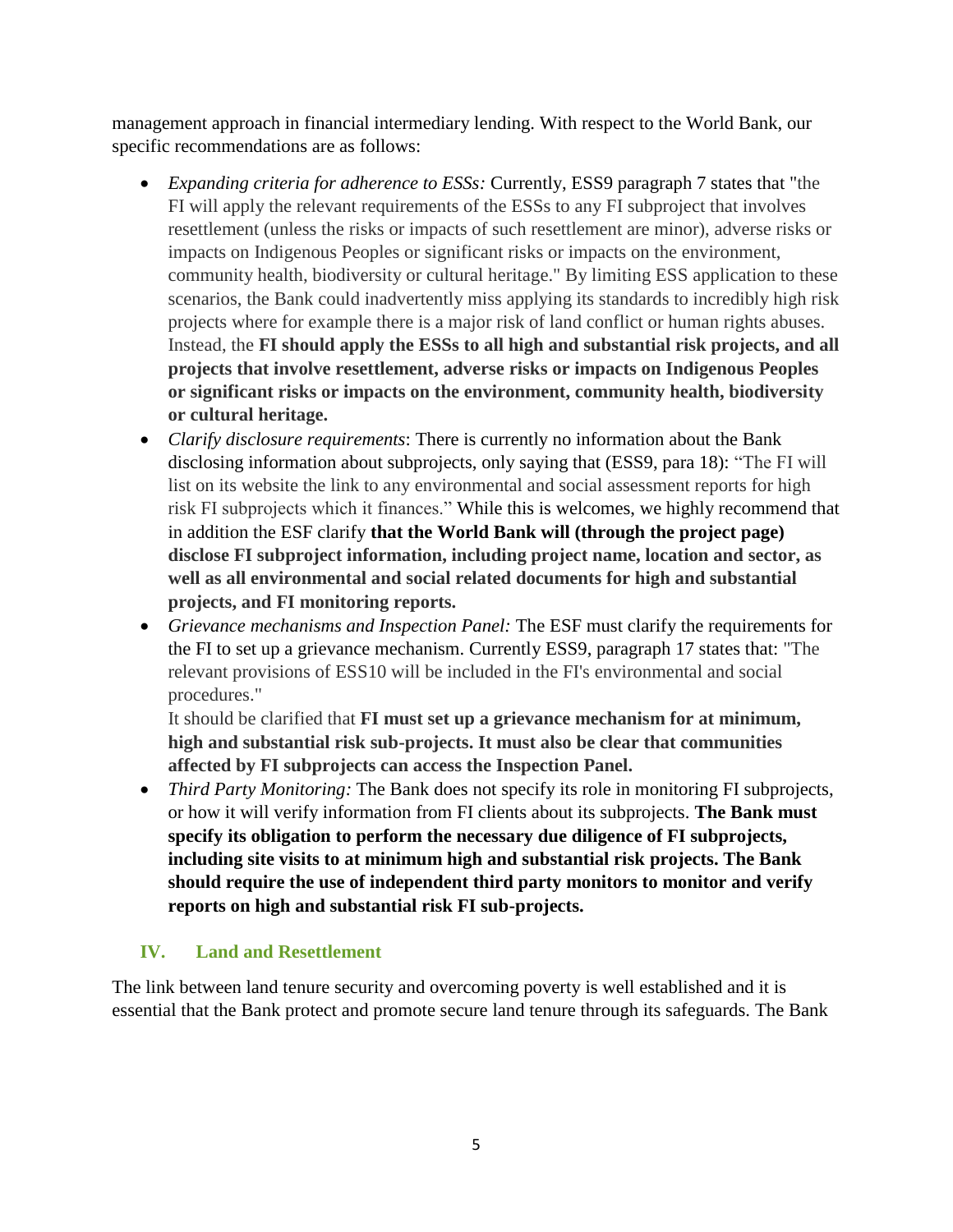has explicitly endorsed<sup>6</sup> the Voluntary Guidelines on the Responsible Governance of Tenure of Land (VGGTs), and we recommend that it **reference and implement the VGGTs** through the ESF in order to advance that agenda effectively. We have submitted a [full set of](http://consultations.worldbank.org/Data/hub/files/idi_and_oxfam_submission_on_land_and_resettlement_-_phase_3_consultation_final.pdf)  [recommendations related to land and resettlement](http://consultations.worldbank.org/Data/hub/files/idi_and_oxfam_submission_on_land_and_resettlement_-_phase_3_consultation_final.pdf)<sup>7</sup> with Inclusive Development International, which we hope the Bank will strongly consider. For the sake of this submission, we would like to highlight just some of those points which we have taken for the most part directly from that submission. For more details, please read that submission.

- *Avoiding/minimizing displacement:* First and foremost, the Bank must aim to avoid displacement whenever possible. In that regard the Bank's **ESF and procedures must ensure that displacement impacts are reasonable and proportionate to the expected development objectives and general welfare benefits of the project and confirm that all viable alternative projects and project designs** to avoid, where feasible, or minimize, displacement have been explored.
- *Scope of ESS5:* The **scope of ESS5 must be broadened to include physical and economic displacement that is caused, in whole or in part, by any or all project activities that affect people's livelihood and food resources or access to these resources.** The scope should not be limited to land acquisitions and land use restrictions, but **include any activities that are directly and significantly related to the project that result in physical or economic displacement**.We are pleased that displacement resulting from a project-supported determination that the land in question is state land is now included in the scope of ESS5. However, we remain deeply concerned that other affected persons and communities that will be displaced by Bank-supported projects remain excluded from the protections of the involuntary resettlement standard. The risk of harm to these people is no different whether their displacement is caused by land acquisition or another type of activity and the same safeguards are necessary to prevent their impoverishment.

Activities that cause displacement that should be covered by ESS5, guaranteeing the restoration of livelihoods include:

**i. Activities that reduce access to productive resources such as downstream impacts of dams** which can have disastrous and impoverishing impacts on fishing and agricultural communities, and are not currently covered by the draft ESF. Instead the draft proposes to cover those impacts in ESS1, which requires only compensation "when technically and financially feasible," rather than the restoration of incomes and livelihoods that is required by ESS5. Compensation will not prevent impoverishment and with the Bank planning more "transformational projects" such as large-scale hydropower dams, it is vital that the Bank ensure that affected people are not

<sup>7</sup> Inclusive Development International, Oxfam, Feb 2015, "Submission on Land Rights and Involuntary Resettlement in the World Bank Proposed Environmental and Social Framework" found at

l

<sup>6</sup> World Bank, press release April 8, 2013, "World Bank Group: Access to Land is Critical for the Poor", found at http://www.worldbank.org/en/news/press-release/2013/04/08/world-bank-group-access-to-land-is-critical-for-thepoor

http://consultations.worldbank.org/Data/hub/files/idi\_and\_oxfam\_submission\_on\_land\_and\_resettlement\_-\_phase\_3\_consultation\_final.pdf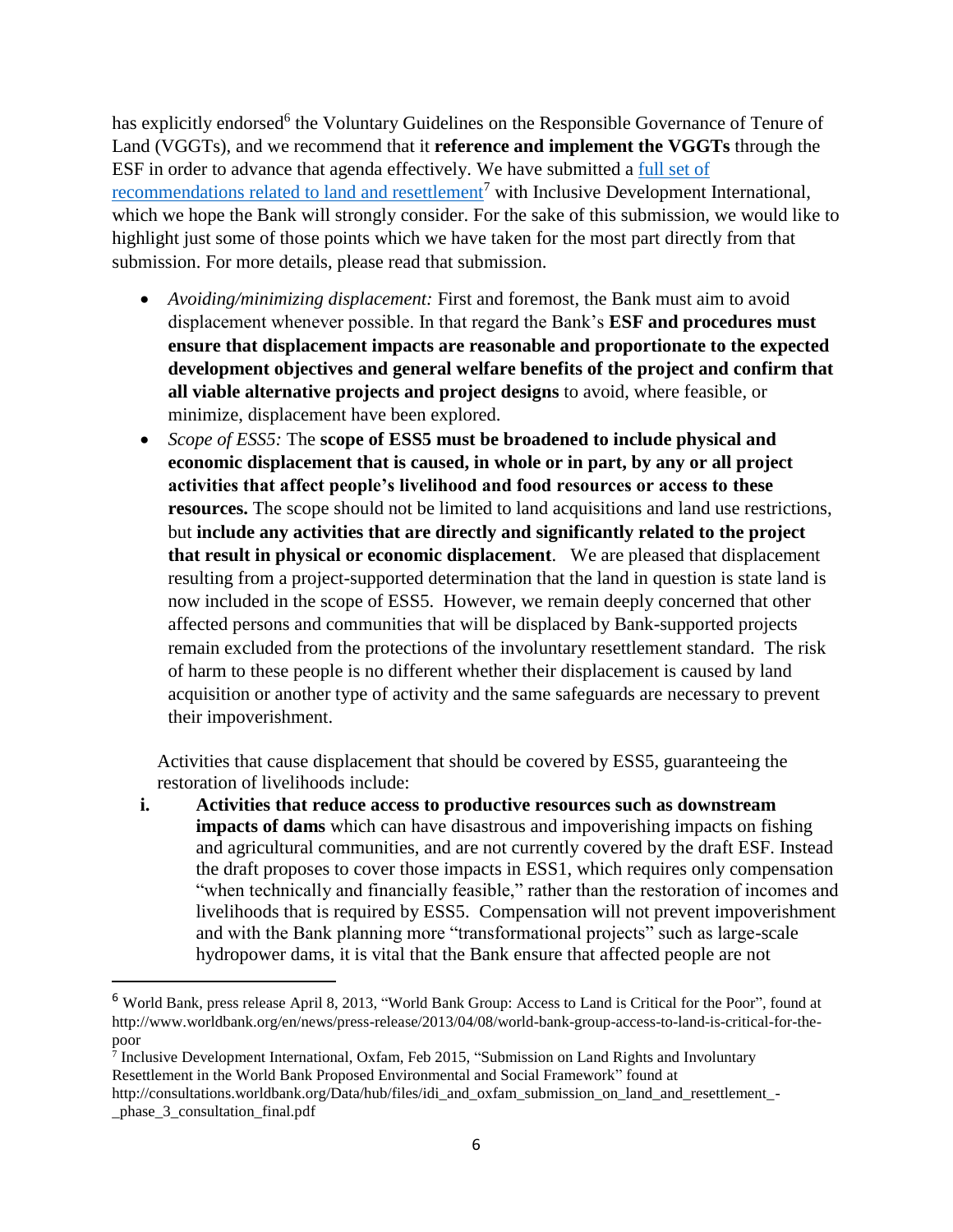impoverished as a result of such projects. Closing this loophole would be coherent with other institutions, including the Asian Development Bank and the Asian Infrastructure Investment Bank.

- **ii. Land use regulation and natural resource management programs** which are not covered in ESS5 or in other sections of the ESF but which can drastically change the tenure status of targeted areas.
- *Application of ESS5*:
- i. Despite pushback by some borrower governments on this longstanding principle, **ESS5 must provide an adequate level of protection to those people without formal rights who are economically or physically displaced as a result of a Bankfinanced project.** Households and communities lacking legal title or other recognized legal rights to their land are immensely vulnerable to being impoverished when the land they are using is impacted or taken from them. They are at risk for being labeled as squatters or encroachers, even though they may have settled on land for years and established community structures such as schools and health clinics, as well as farms and markets. But because they have no formal title to the land, and the land is sought by others - often much more powerful - it can be both convenient and cheap to classify them as squatters and subject them to forced eviction. Affected persons falling into category 10(c) of ESS5 (those without formal rights) must continue to receive protections and entitlements including resettlement and livelihood assistance, and these entitlements should be strengthened to ensure fulfillment of the human right to adequate housing, including security of tenure, access to services, facilities and adequate employment or other livelihood opportunities suited to the skills and capacities of affected people. People and households without recognizable legal rights to the land they occupy or use are almost always poor and vulnerable due to, inter alia, their tenure insecurity, and, in line with ESS5 objectives, their resettlement should be conceived and executed as a development opportunity with compensation, assistance and support measures sufficient to ensure they are able to improve their livelihoods and living standards.
- ii.The ESF must **acknowledge and protect the rights of all individuals and communities with customary (including collective) land tenure regardless of**  whether or not those rights are recognized in national laws. ESS5 must protect those with customary land tenure systems who may be excluded from ESS7. As is established in the VGGTs, ESS5 should explicitly recognize all people and communities that have customary tenure rights as having legitimate land claims. The Borrower should treat such communities with the same protections and provisions as are required for those with formal land rights.
- *Preparation and Disclosure of Resettlement Action Plans:* **There must be a clear requirement for draft resettlement plans and budgets to be prepared during project appraisal and made available in a manner accessible to affected persons, allowing them the opportunity to provide informed comments prior to Board approval of the project.** Current Bank policy and procedure require, as a condition of appraisal, the Borrower to submit to the Bank a draft resettlement plan, which is made publicly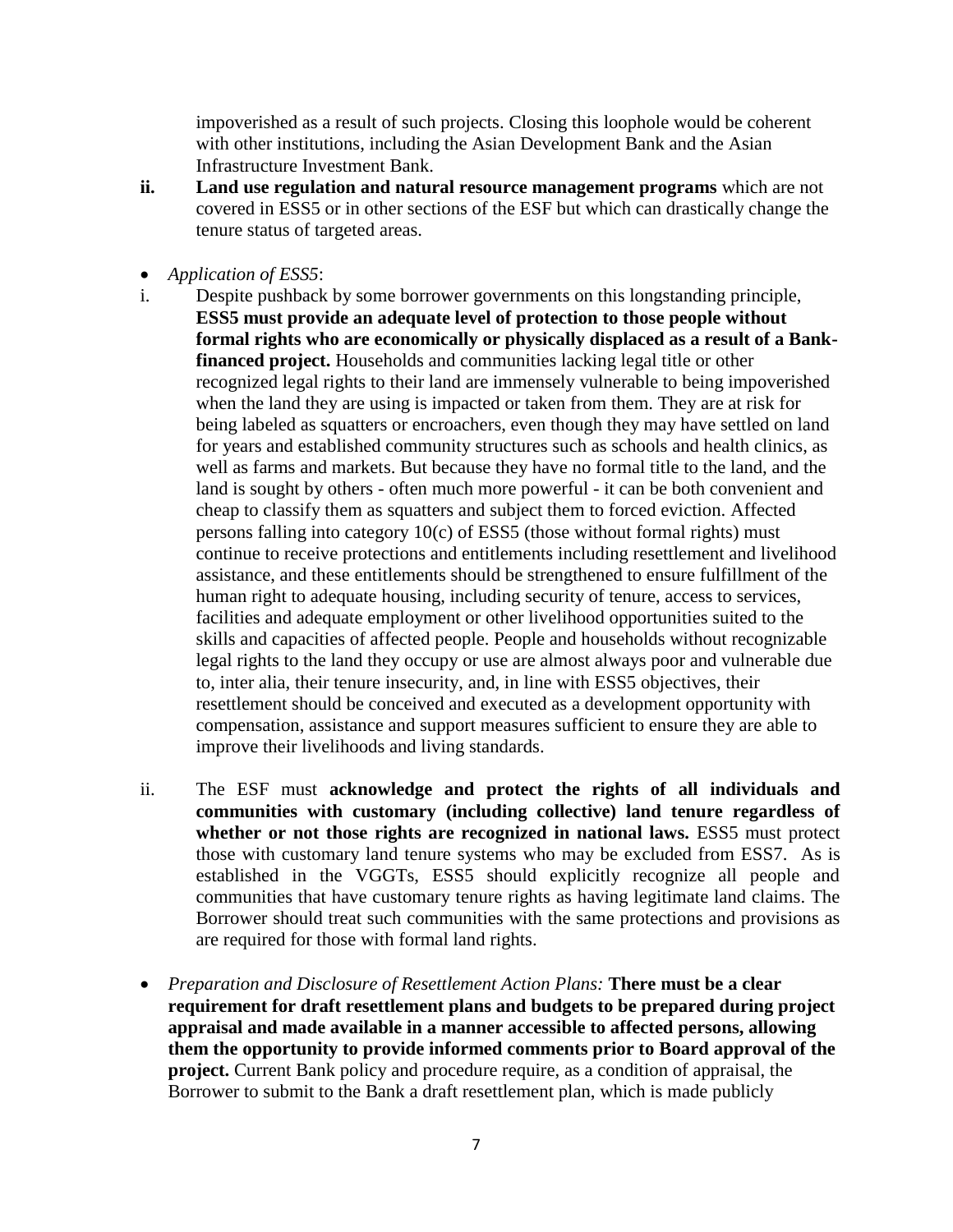available, and for Bank staff to assess its compliance with the policy and feasibility of measures and the Borrower's commitment to and capacity for implementing it. Bank management must present a full resettlement plan and budget to the Board prior to approval. Without these requirements, the Board will not know at the time of its consideration of the project the full displacement impacts, the risks of impoverishing people, and costs of mitigation, which could amount to a significant project cost that renders the project economically unviable. ESS5, in paragraph 22, requires the full costs of resettlement activities to be included in total project cost. Full costs can only be ascertained against a resettlement plan (setting out the mitigation and compensation measures). Moreover, people who stand to be displaced by a Bank-supported project have the right to know and be consulted on resettlement plans before a project is approved, so that they can respond to the proposed plan before project approval and/or communicate their views and concerns to the Board.

 *Monitoring and Supervision of Involuntary Resettlement*: The Bank's internal resettlement audits that were released in 2015 highlighted the inadequacy of Bank supervision and follow up of resettlement implementation. It is essential that the Bank's monitoring and supervision responsibilities are strengthened, including by **requiring the Bank to support implementation of, and ensure compliance with, ESS5** (and other applicable ESSs). The Bank should be **required to seek independent third-party verification of the Borrower's monitoring reports**. Resettlement monitoring and supervision requirements must be set out in a Bank procedure that is specific to involuntary resettlement, which could be included as an annex to the proposed Environmental and Social Procedure.

#### **V. Indigenous Peoples**

 $\overline{\phantom{a}}$ 

As an organization working to protect and promote land rights of indigenous communities, we are pleased to see the Bank's inclusion of Free, Prior and Informed Consent (FPIC) in its draft ESF. We are extremely relieved that the Bank has removed the opt-out clause that was in the first draft. However, we remain deeply concerned about the ongoing discussions around ESS7 and the pushback on FPIC and its operationalization.

 *Maintain Free, Prior and Informed Consent requirement*: Free, Prior and Informed Consent is guaranteed under international law (ILO Convention 169 and the United Nations Declaration on the Rights of Indigenous Peoples) and considered even by the Bank as a "necessary feature of successful decision making" and that "the lack of FPIC makes for unsustainable decisions and costly mistakes."<sup>8</sup> It is absolutely essential that the Bank **maintain in its final draft that consent of indigenous communities is a necessary condition for projects being considered on lands which indigenous peoples use and depend on.** It is important to note that this concept is not new, including for those African governments which we understand are having difficulty accepting FPIC. In fact, since 2009, the Economic Community of West African States (ECOWAS), the African Commission on Human and People's Rights (ACHPR), Pan-African Parliament,

<sup>8</sup> The World Bank. 2015. "Indigenous Latin America in the Twenty-First Century". Washington, DC: World Bank.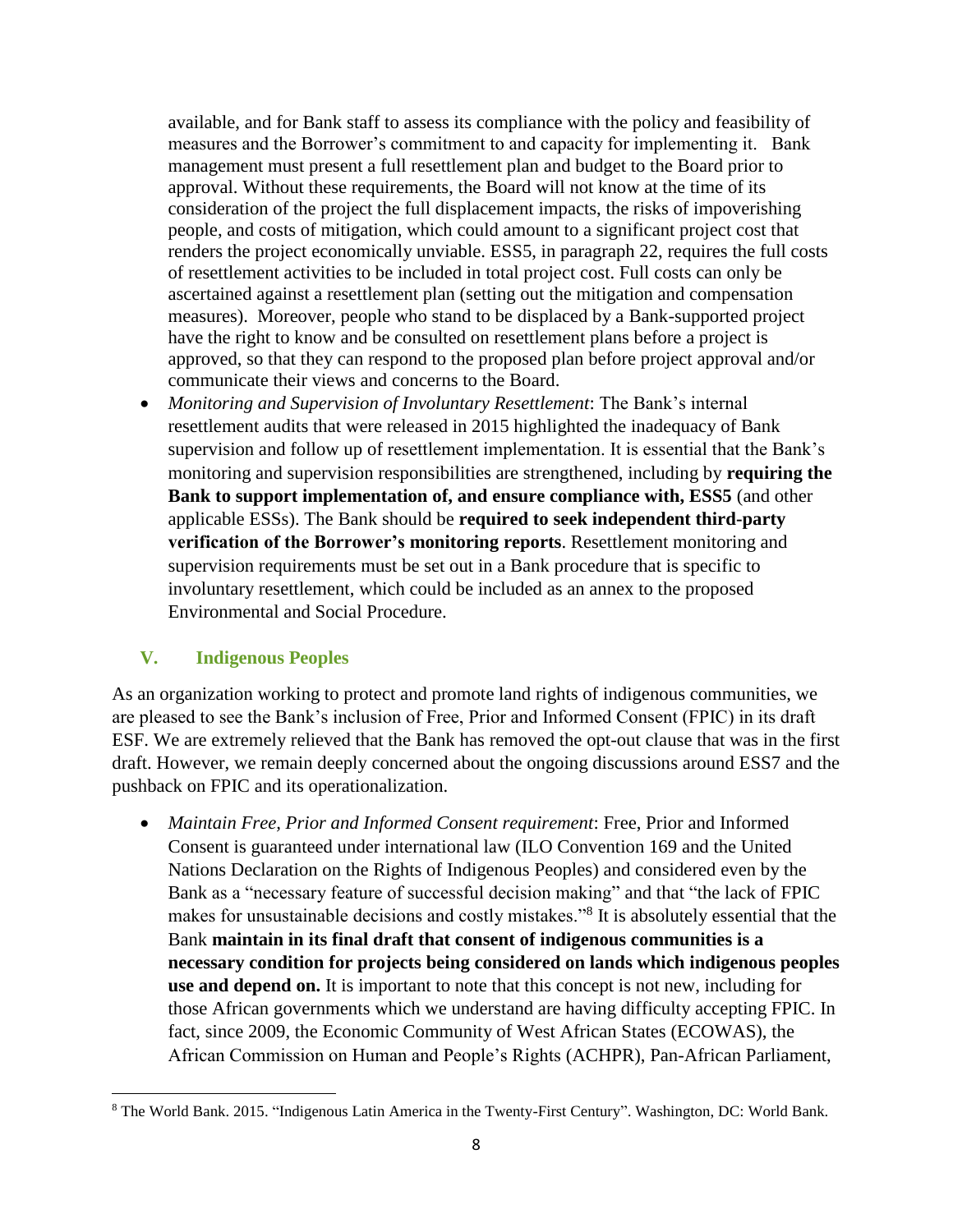and Africa Mining Vision have all called on States to respect the FPIC of local communities that face potential impacts from mining, hydrocarbon development, or natural resource projects more broadly.<sup>9</sup> Companies and industry associations (like the International Council on Mining and Metals and the China Chamber of Commerce of Metals Minerals & Chemicals Importers & Exporters), multi-stakeholder initiatives (such as the Forest Stewardship Council and Roundtable on Sustainable Palm Oil), and banks (like the Equator Principles Financial Institutions) now incorporate FPIC in their policies and standards.<sup>10</sup>

- *Defining FPIC*: It is of utmost importance that **neither the ESF nor guidance notes describe FPIC as "broad community support" or consultation with the aim of achieving consent**. We believe a sound definition of Free, Prior and Informed Consent (FPIC) is the principle that indigenous peoples and local communities must be adequately informed about projects that affect their lands in a timely manner, free of coercion and manipulation, and should be given the opportunity to approve or reject a project prior to the commencement of all activities. FPIC processes must be ongoing. Project developers should facilitate community participation in decision making throughout the life of the project, and communities should have the opportunity to give or withhold their consent at each phase of project development where changes to project design entail potential impacts on communities.
- *Operationalizing FPIC:* Consistent with the above, operationally, **FPIC should mean that communities can choose to give or withhold their consent to the project** (or project activity) that impacts their lands. How a community defines consent must be a community-specific decision rather than one the Bank or borrowing government imposes. This is consistent with the very essence of FPIC which derives from indigenous peoples' right to self- determination.

In practice, FPIC requires that an ongoing relationship be built early between the project proponent and the communities, allowing the project to become one of partnership and participation. In this situation a 'no' becomes much less likely. In the event that consent is withheld though, this likely means that negotiations have not finished, or that the project (or project activity) represents a real threat to the communities.

 *Closing loopholes*: Although the Bank has removed the problematic opt-out clause from ESS7, we are concerned that Borrowers will seek to use the Bank's vague Waiver Policy to get out of applying ESS7. We have heard some concerns that efforts to protect indigenous rights may privilege certain ethnic groups over others or even lead to ethnic conflict. ACHPR has responded to these concerns emphasizing that recognition of indigenous peoples does not aim to privilege a particular ethnic group over another, but rather to protect the rights of groups that have been marginalized and discriminated against

l

<sup>9</sup> For more information about FPIC in the African context, please see, Greenspan, Emily, "Free, Prior, and Informed Consent in Africa: An emerging standard for extractive industry projects," Oxfam America Research Backgrounder series (2014) found at http://www.oxfamamerica.org/static/media/files/community-consent-in-africa-jan-2014 oxfam-americaAA.PDF

<sup>&</sup>lt;sup>10</sup> For more detail see Oxfam's "Community Consent Index 2015: Oil, gas and mining company public positions on Free, Prior, and Informed Consent" found at www.oxfam.org/communityconsent.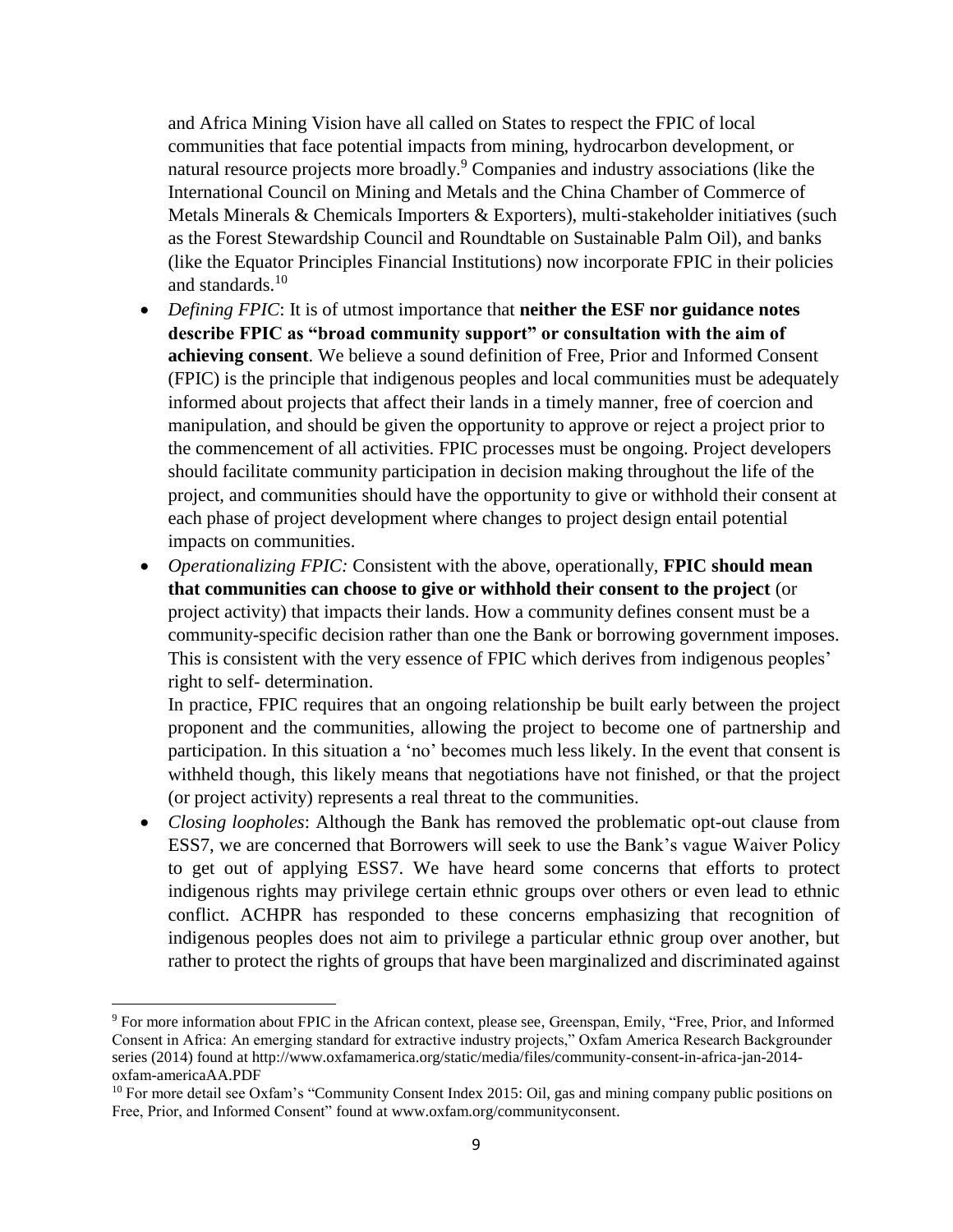because of their particular culture, mode of production, and position within the state. They also note: "conflicts do not arise because people demand their rights but because their rights are violated."<sup>11</sup> It is crucial that the Bank **clarifies the conditions under which Borrowers may be granted a Waiver, and lays out the specific processes for obtaining the waiver.**

 *Land-based redress for indigenous peoples*: The Bank must clarify that **when indigenous peoples are subject to involuntary resettlement, they will be guaranteed equal or greater ownership rights over any replacement lands, and that replacement lands should be equal in quality, size and legal status, unless their free, prior and informed consent has been obtained for alternative redress.** 

### **VI. Climate**

The ESF's further incorporation of language on climate is welcome, however as it was written prior to the December 2015 UNFCCC Paris agreements, the final draft must capture and respect the commitments agreed upon by all parties including specific commitments made by the Bank and by Borrower countries. We are especially keen to see more language in the ESF supporting the global adaptation goal of enhancing adaptive capacity strengthening resilience and reducing vulnerability to climate change, as well as supporting (Intended) Nationally Determined Contributions (NDCs) through means of implementation: finance, technology transfer and capacity building. To that end, several areas on climate change assessments within the ESF need to be strengthened for all Bank lending to be consistent with these plans, and the Paris outcome.

- *Project selections:* The ESF, especially ESS1 should aim to ensure that **project selections are coherent with the Borrowing country's NDCs, including countries' National Adaptation Plans, Nationally Appropriate Mitigation Actions and other plans** being developed to mitigate and adapt to the risks of climate change.
- *GHG emissions reporting*: We are disappointed that the Bank removed the specified 25,000 ton threshold for greenhouse gas (GHG) emissions reporting from the ESF with the stated intention of moving it to the guidance notes. We strongly recommend that the **25,000 ton threshold be reinstated in the final draft.** It is, afterall, the ESF that the Bank and Borrowers will be held accountable to. We also would like to see the Bank remove the text "where technically and financially feasible" (Ess3, para 16). A clear requirement, free of qualifiers will promote proper adherence by Borrowers. Such transparency and tracking will not only allow stakeholders including affected communities, investors, and project implementers to have the information available to implement mitigation measures at the needed timeframes during project planning, implementation and monitoring, but it will also help show the extent to which the Bank's finance flows are contributing towards the goal of "making finance flows consistent with a pathway towards low greenhouse gas emissions and climate-resilient development".<sup>12</sup>

 $\overline{a}$ 

<sup>&</sup>lt;sup>11</sup> African Commission on Human and Peoples' Rights and International Work Group for Indigenous Affairs, "Report of the African Commission's Working Group of Experts on Indigenous Populations/Communities," Adopted by ACHPR at its 28th ordinary session, 88 (2005),

http://www.iwgia.org/iwgia\_files\_publications\_files/African\_Commission\_book.pdf.

<sup>&</sup>lt;sup>12</sup> See Article 2(c) of COP21/CMP agreement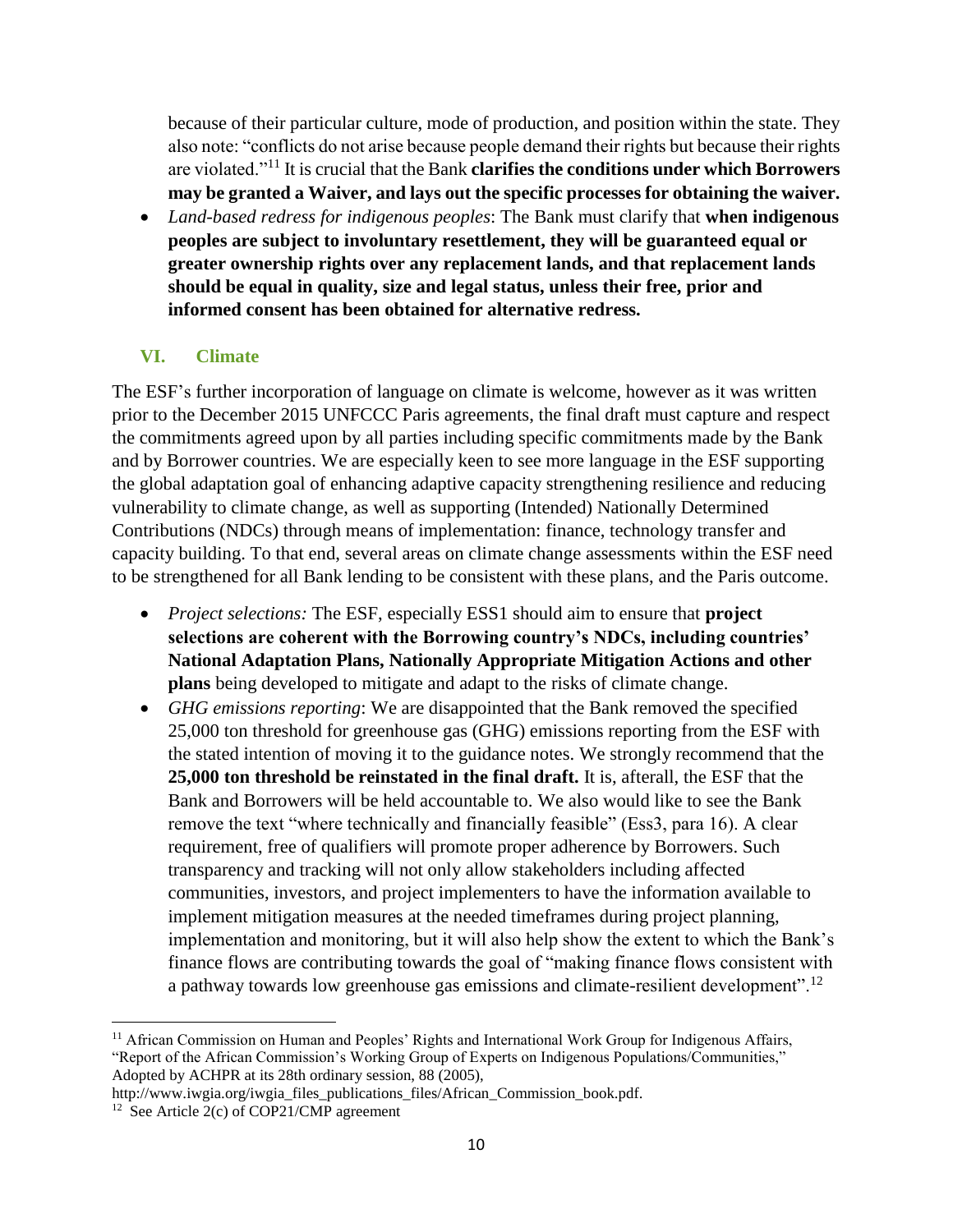- *Assess the resilience of local communities:* It is essential that people's needs and livelihoods in the face of climate change impacts be assessed pre-project approval and designed into the life-cycle of the project to ensure that they too are protected against the impacts of climate change, and that their benefits of the projects are not impacted upon. We welcome ESS4's addition that potential risks and impacts on ecosystem services that are exacerbated by climate change will be identified and avoided or mitigated, however we **recommend the removal of the words "where appropriate and feasible" and propose that in addition to ecosystem services, the Bank also require an assessment of climate impacts on communities, especially women.**
- *Alternatives analysis that take into account full externalities:* It is our view that the Bank must **ensure that project selections are made based on the full accounting of costs, including externalities, both negative and positive ones**. We recommend **that in addition to assessing risks, the Bank aim to quantify such risks so as to conduct a full cost-benefit analysis when assessing alternatives.** Quantifying the projected carbon footprint of a project for example would help the Bank make more informed decisions about low-carbon alternatives. In addition to climate-related costs, the Bank could benefit from internalizing costs on land, employment, health, women's access to project benefits, and others. Such internalization of costs and benefits would allow for the full picture of pro-development benefits to be realized when assessing alternatives and low carbon options.

### **VII. Accountability**

A key component of a strong environmental and social management system is having a strong accountability mechanism in place. Though it is important that Borrowers will also provide a grievance mechanism/process, it is absolutely essential to have an objective/independent body that affected communities can turn to. This is why the Inspection Panel is crucial. We are concerned that the draft ESF weakens the scope of the Inspection Panel and recommend that the text be made more specific such that the Panel can assess clearly when there have been policy violations, and that it has the mandate to investigate whether the ESS's (or their equivalent in the case of other systems being used such as Borrower Frameworks or Financial Intermediaries) have been applied correctly.

Some examples of language we worry is weakening the Panel's mandate and that we recommend changing are:

 *Adhere vs. ensure:* The Bank will "require the Borrower" to adhere to the ESSs, versus, the Bank will "ensure that the Borrower" is adhering to the Safeguards. With the latter, the onus is on the Bank to ensure the Borrowers has fulfilled its obligations, but with the former and as the draft ESF is worded, it appears that the responsibility lies solely with the Borrower. We are concerned that the **Panel would only be able to investigate whether the Bank has done its due diligence rather than if the ESSs have been applied correctly**. This would be unacceptable.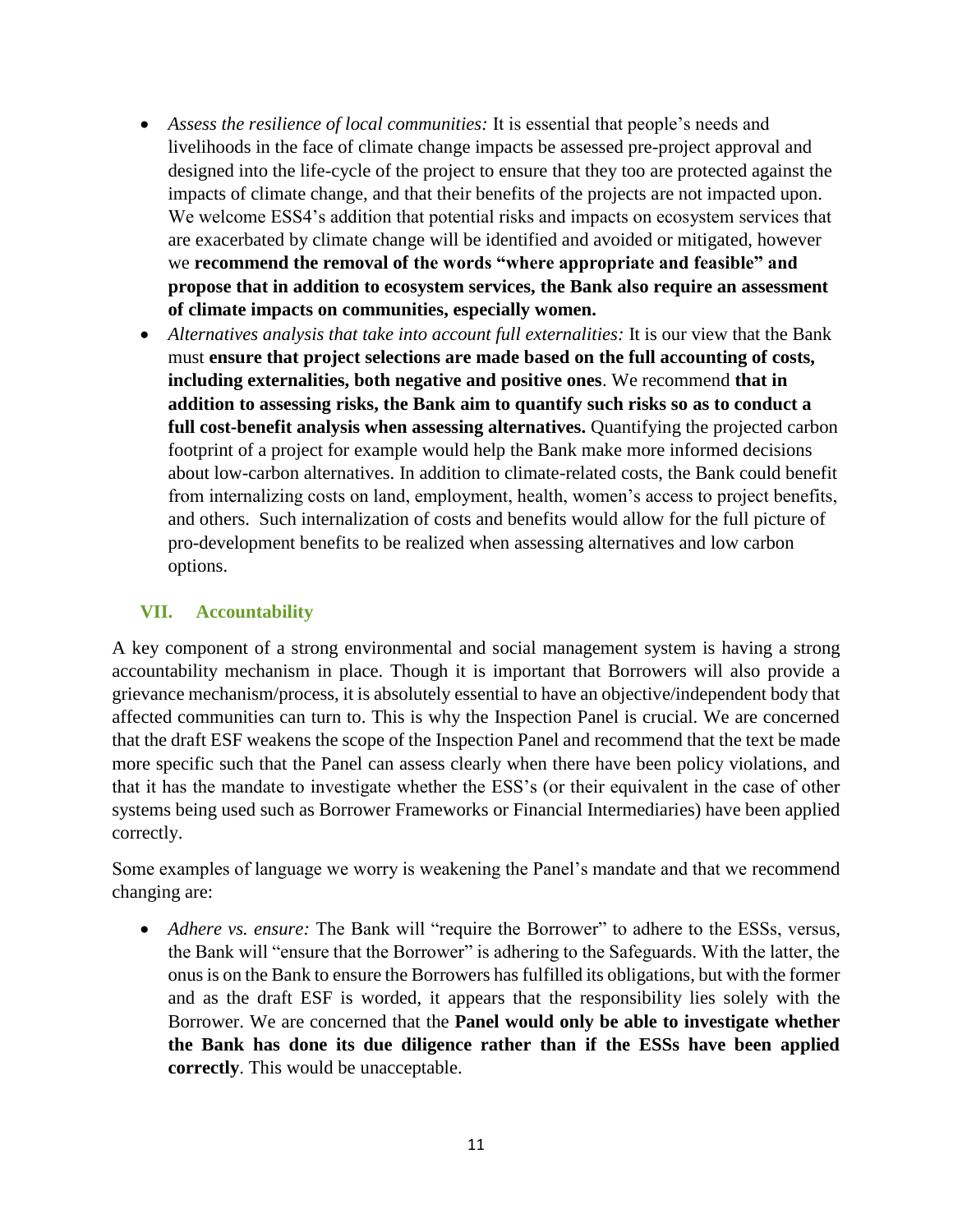- *Discretionary language:* Multiple references to asking the Borrower to fulfill certain requirements "**in a manner and timeframe deemed acceptable to the Bank"**. This is highly problematic as it **leaves discretion wide open and accountability unclear.**
- *Non-compliance:* Additional questions remain on what the **steps are for dealing with Borrowers' non-compliance** with the ESSs.

### **VIII. Gender**

Oxfam has pushed for a stand-alone gender safeguard in previous phases of the review, which we believe would help ensure that the unique impacts on women are systematically considered while the potential project benefits are maximized. We regret that this addition was not made, and strongly recommend that at this stage of the review:

• *Incorporating unique impacts on women:* The Bank should rewrite the final draft through a gender-sensitive lens, making sure that **women are not only accounted for but are prioritized explicitly throughout the document.** We are pleased to see that ESS5 has incorporated more gender-specific language, but **specific impacts and protections for women must be mainstreamed in all the ESSs**. There are many more opportunities to make sure that Bank-financed projects are benefitting rather than harming women.

# **IX. Human rights**

Upholding human rights is central to development and while the Bank's reference to human rights in the vision statement is welcome, it is merely aspirational and does not go far enough.

- *Strengthen human rights commitment:* We recommend that the Bank **remove the term "aspirational"** *and* **move its human rights statement into the ESP**, thereby articulating that this is at minimum a responsibility of the Bank itself to uphold.
- *Human Rights Impact Assessments:* The Bank should require the **use of Human Rights Impact Assessments, especially those that are community based**, so that basic rights – such as the right to food or the right to adequate housing are not violated.<sup>13</sup>
- *Protection of critical stakeholders*: We recommend that the **Bank include in ESS10 a provision explicitly prohibiting the retaliation or punishment of individuals, communities or organizations** that are aiming to make their views heard in a project, however critical their views of the project may be.

# **X. Final remarks**

We have yet to see a draft implementation plan for the ESF and strongly recommend that the Bank move forward on that quickly. The development of such a plan could also help expose further areas that require strengthening in the ESF and procedures.

 $\overline{\phantom{a}}$ <sup>13</sup> Oxfam has produced a report on how to conduct strong community-based HRIAs and their added value. See Oxfam America, 2015, "Community Voice in Human Rights Impact Assessments" found at http://www.oxfamamerica.org/static/media/files/COHBRA\_formatted\_07-15\_Final.pdf